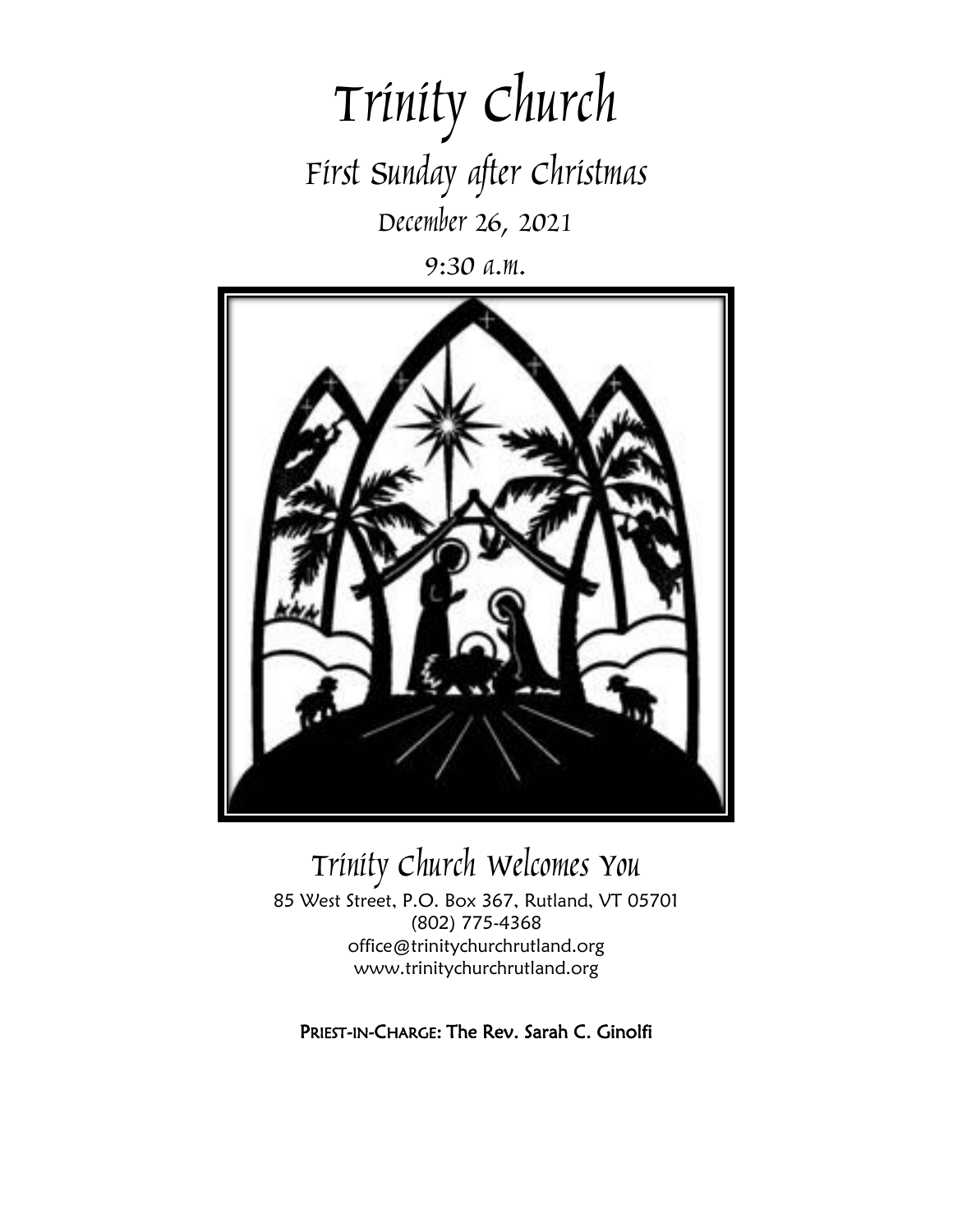### Announcements

Many thanks to Nanci Gordon for leading us in Morning Prayer today!

Face Masks Required for In-Person Worship—With the increase of COVID-19 cases in Vermont and nationwide and for the safety of our Trinity family, we are now requiring that face masks be worn in church and that seating spacing be more strictly followed. If you do not have a mask, please ask the ushers for one. Please use the pews marked with green tape.

Office Holiday Hours—The offices will be closed on 12/24 and 12/27, and 12/31 and 1/3. During the week between Christmas and New Year's, staff will be in the offices only on an "as necessary" basis, so regular hours will not be observed during the holidays.

2022 Calendars Available—The 2022 Liturgical calendars, compliments of Tossing Funeral Home are available for pick up in the narthex.

Ingathering for Communion Wine—We are accepting donations of Sheffield's Tawny Port Wine for our Holy Communion.

Christmas Tree Pickup—Rutland Boy Scout Troops 105 and 120 will once again collect discarded Christmas trees at the end of the holiday season, with pickup dates scheduled for Saturdays, January 8 and 15. To schedule your tree pickup, please call 802-438-8721 or email RutlandBSTreeCollection@gmail.com. (This is their major fundraiser, so donations are greatly appreciated and accepted at pickup.)



### The Christmas Memorials

\*\*\*\*\*\*\*

Our Staff: Priest-in-Charge, the Rev. Sarah Ginolfi; treasurer, Linda Fay; Parish Administrator, Wendy Grace; Music Director, John Riddle; Sexton, Jeff Zoesch

Our Vestry: Senior Warden, Fern Fryer; Junior Warden, Jay Slenker; Members: Melissa Alarie; Kathy Hall; Rich Jones; Krey Kellington; David Thurmer; Holly Webb

Today's Liturgical Assistants: Altar Guild— Helen Thomas, Winnie Grace, Mary Ruth, Linda Barcomb; Chalice Assistant-Melissa Slenker; Old Testament Reader-Larry Jensen; Epistle Reader-Wendy Grace; Intercessor-Lisa Boerner; Ushers— Jay Slenker, Lisa Frankel-Boerner; Live Stream Tech— Dana Peterson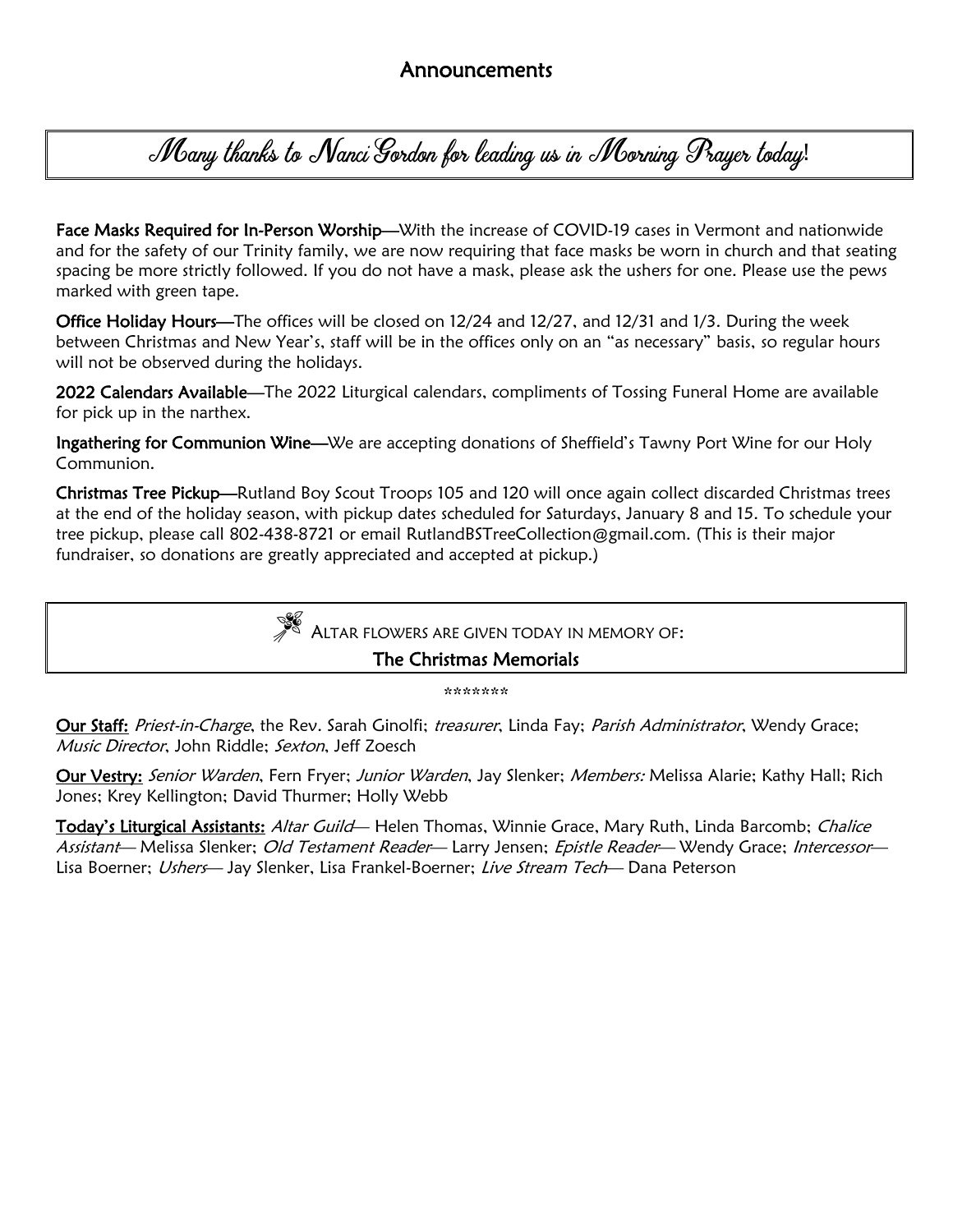# 9:30a.m. First Sunday after Christmas – Morning Prayer

### The Invitatory and Psalter

Prelude La Nativité Jean Langlais

Opening Hymn #102 (st. 1, 2, 4, 6) Conce in royal David's city

### Opening Sentences

Officiant: Behold, I bring you good news of a great joy, which will come to all the people; for unto you is born this day in the city of David, a Savior, who is Christ the Lord.

### Confession and Absolution

Officiant: Let us confess our sins against God and our neighbor.

Officiant and People: Most merciful God, we confess that we have sinned against you in thought, word, and deed, by what we have done, and by what we have left undone. We have not loved you with our whole heart; we have not loved our neighbors as ourselves. We are truly sorry and we humbly repent. For the sake of your Son Jesus Christ, have mercy on us and forgive us; that we may delight in your will, and walk in your ways, to the glory of your Name. Amen.

Officiant: Almighty God have mercy on us, forgive us all our sins through our Lord Jesus Christ, strengthen us in all goodness, and by the power of the Holy Spirit keep us in eternal life. Amen.

### Invitatory

Officiant: Lord, open our lips.

Officiant and People: And our mouth shall proclaim your praise. Glory to the Father, and to the Son, and to the Holy Spirit: as it was in the beginning, is now, and will be for ever. Amen. Alleluia! Officiant: Alleluia. To us a child is born: O come, let us adore him. Alleluia.

Venite Hymn #83 (st.1, 2, 6)  $O$  come, all ye faithful

### Collect of the Day

Officiant: Almighty God, you have poured upon us the new light of your incarnate Word: Grant that this light, enkindled in our hearts, may shine forth in our lives; through Jesus Christ our Lord, who lives and reigns with you, in the unity of the Holy Spirit, one God, now and for ever. Amen.

## The Word of the Lord

### Lessons of the Day

First Reading Isaiah 61:10-62:3

Reader: A reading from the book of Isaiah.

I will greatly rejoice in the Lord, my whole being shall exult in my God; for he has clothed me with the garments of salvation, he has covered me with the robe of righteousness, as a bridegroom decks himself with a garland, and as a bride adorns herself with her jewels. For as the earth brings forth its shoots, and as a garden causes what is sown in it to spring up, so the Lord God will cause righteousness and praise to spring up before all the nations.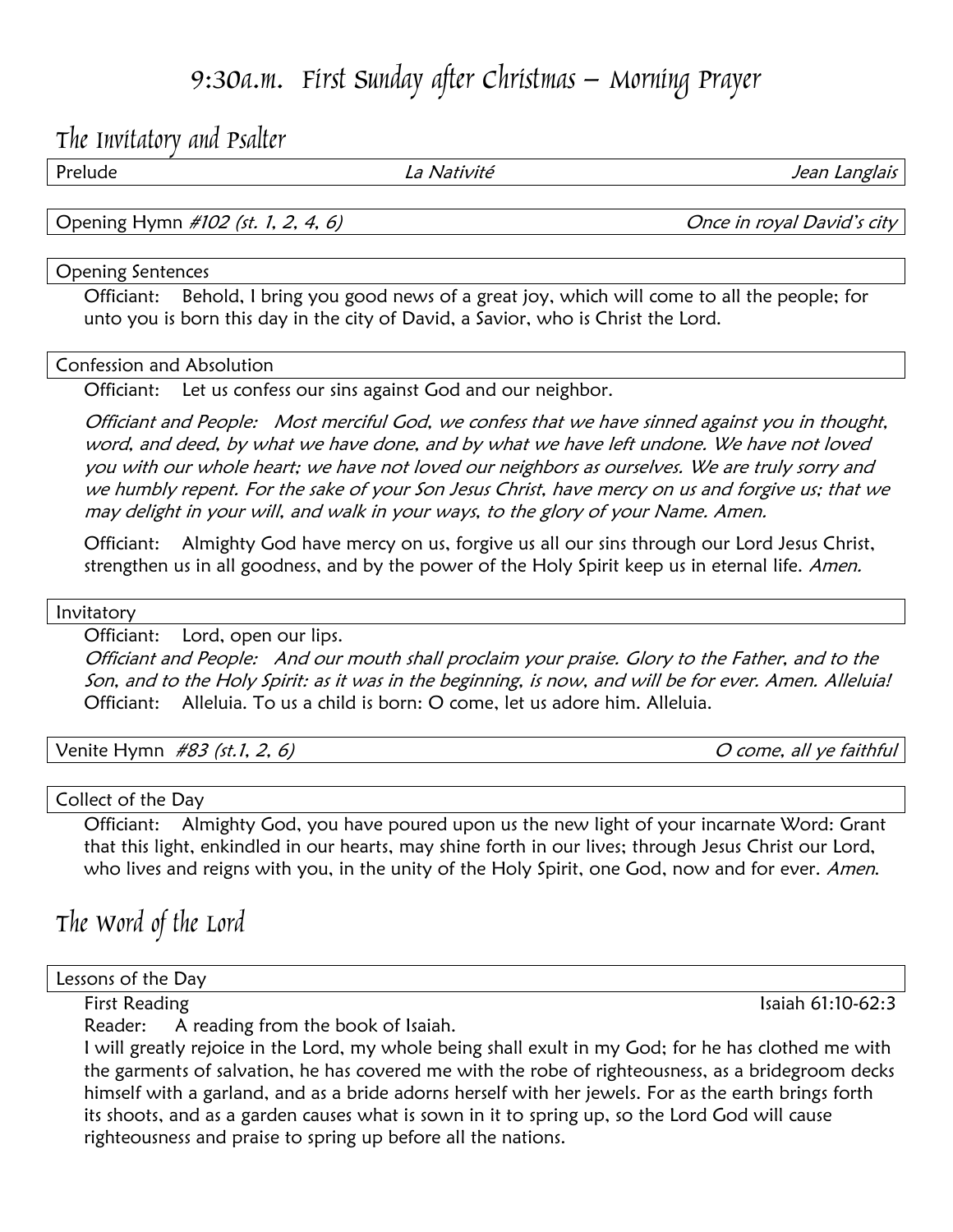For Zion's sake I will not keep silent, and for Jerusalem's sake I will not rest, until her vindication shines out like the dawn, and her salvation like a burning torch. The nations shall see your vindication, and all the kings your glory; and you shall be called by a new name that the mouth of the Lord will give. You shall be a crown of beauty in the hand of the Lord, and a royal diadem in the hand of your God.

Reader: The Word of the Lord. People: Thanks be to God.

Psalm Psalm 147:13-21

Officiant: Please join me in reciting from Psalm 147. 13 Worship the Lord, O Jerusalem;  $*$ praise your God, O Zion;

14 For he has strengthened the bars of your gates; \* he has blessed your children within you.

15 He has established peace on your borders; \* he satisfies you with the finest wheat.

16 He sends out his command to the earth,  $*$ and his word runs very swiftly.

17 He gives snow like wool; \* he scatters hoarfrost like ashes.

18 He scatters his hail like bread crumbs; \* who can stand against his cold?

19 He sends forth his word and melts them; \* he blows with his wind, and the waters flow.

20 He declares his word to Jacob,  $*$ his statutes and his judgments to Israel.

21 He has not done so to any other nation; \* to them he has not revealed his judgments. Hallelujah!

Reader: A reading from the letter to the Galatians.

Now before faith came, we were imprisoned and guarded under the law until faith would be revealed. Therefore the law was our disciplinarian until Christ came, so that we might be justified by faith. But now that faith has come, we are no longer subject to a disciplinarian. But when the fullness of time had come, God sent his Son, born of a woman, born under the law, in order to redeem those who were under the law, so that we might receive adoption as children. And because you are children, God has sent the Spirit of his Son into our hearts, crying, "Abba! Father!" So you are no longer a slave but a child, and if a child then also an heir, through God.

Reader: The Word of Lord. People: Thanks be to God.

Second Reading Galatians 3:23-25; 4:4-7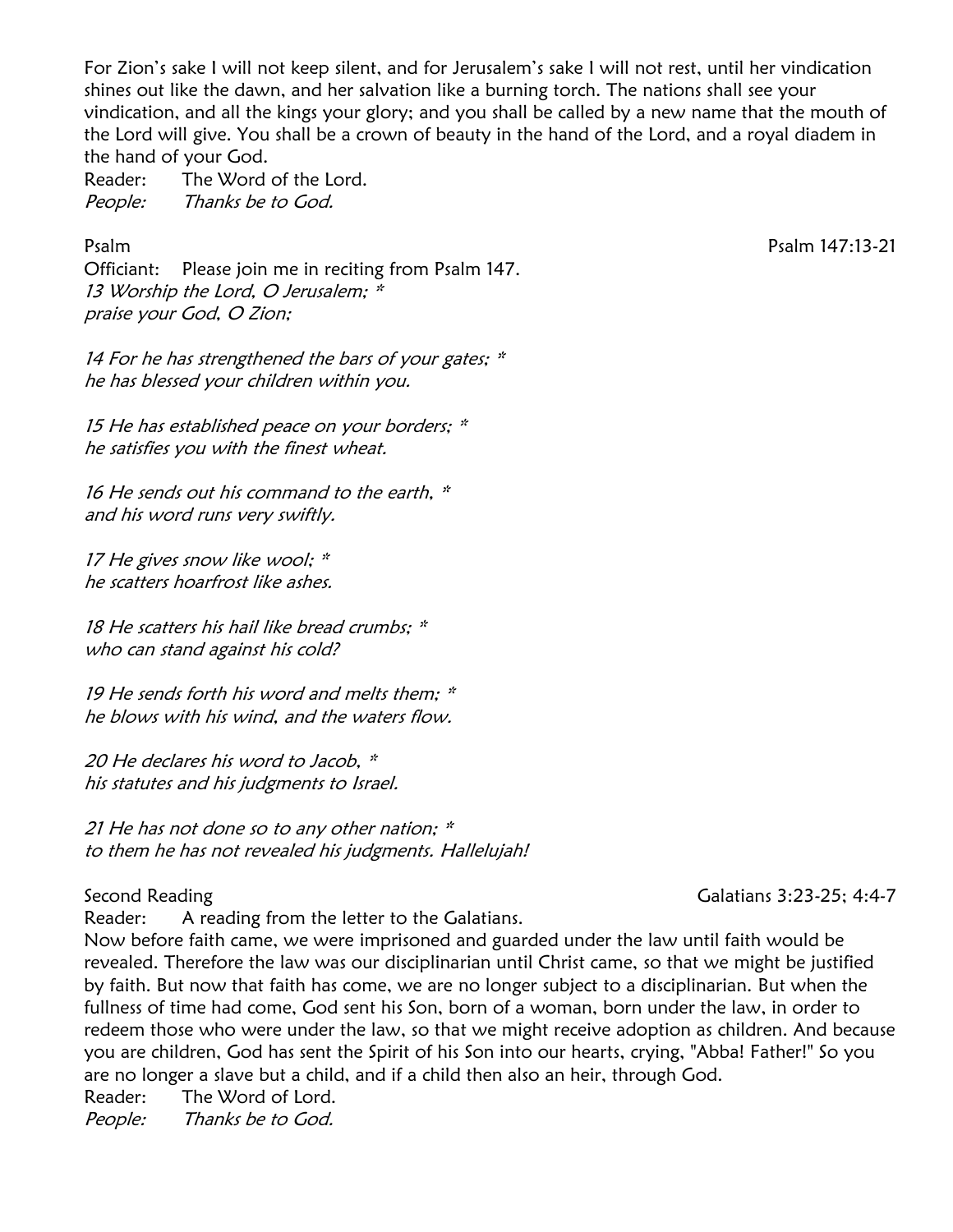Officiant: The Holy Gospel of our Lord Jesus Christ according to John.

### People: Glory to you, Lord Christ.

Officiant: In the beginning was the Word, and the Word was with God, and the Word was God. He was in the beginning with God. All things came into being through him, and without him not one thing came into being. What has come into being in him was life, and the life was the light of all people. The light shines in the darkness, and the darkness did not overcome it. There was a man sent from God, whose name was John. He came as a witness to testify to the light, so that all might believe through him. He himself was not the light, but he came to testify to the light. The true light, which enlightens everyone, was coming into the world. He was in the world, and the world came into being through him; yet the world did not know him. He came to what was his own, and his own people did not accept him. But to all who received him, who believed in his name, he gave power to become children of God, who were born, not of blood or of the will of the flesh or of the will of man, but of God. And the Word became flesh and lived among us, and we have seen his glory, the glory as of a father's only son, full of grace and truth. (John testified to him and cried out, "This was he of whom I said, 'He who comes after me ranks ahead of me because he was before me.'") From his fullness we have all received, grace upon grace. The law indeed was given through Moses; grace and truth came through Jesus Christ. No one has ever seen God. It is God the only Son, who is close to the Father's heart, who has made him known.

The Gospel of the Lord.

People: Praise to you, Lord Christ.

Sermon Nanci Gordon

Announcements

Christmas Carols Hymn-Sing

The congregation is welcome to request favorite Christmas hymns. A list of carols from The Hymnal 1982 is printed on the back page.

### Apostles' Creed (Congregation)

| Officiant:                                                    | Please join me in saying the Apostles' Creed.        |  |
|---------------------------------------------------------------|------------------------------------------------------|--|
| All:                                                          | I believe in God, the Father almighty,               |  |
| creator of heaven and earth:                                  |                                                      |  |
| I believe in Jesus Christ, his only Son, our Lord.            |                                                      |  |
| He was conceived by the power of the Holy Spirit              |                                                      |  |
| and born of the Virgin Mary.                                  |                                                      |  |
| He suffered under Pontius Pilate.                             |                                                      |  |
| was crucified, died, and was buried.                          |                                                      |  |
| He descended to the dead.                                     |                                                      |  |
| On the third day he rose again.                               |                                                      |  |
| He ascended into heaven.                                      |                                                      |  |
| and is seated at the right hand of the Father.                |                                                      |  |
|                                                               | He will come again to judge the living and the dead. |  |
| I believe in the Holy Spirit,                                 |                                                      |  |
| the holy catholic Church,                                     |                                                      |  |
| the communion of saints.                                      |                                                      |  |
| the forgiveness of sins                                       |                                                      |  |
| the resurrection of the body, and the life everlasting. Amen. |                                                      |  |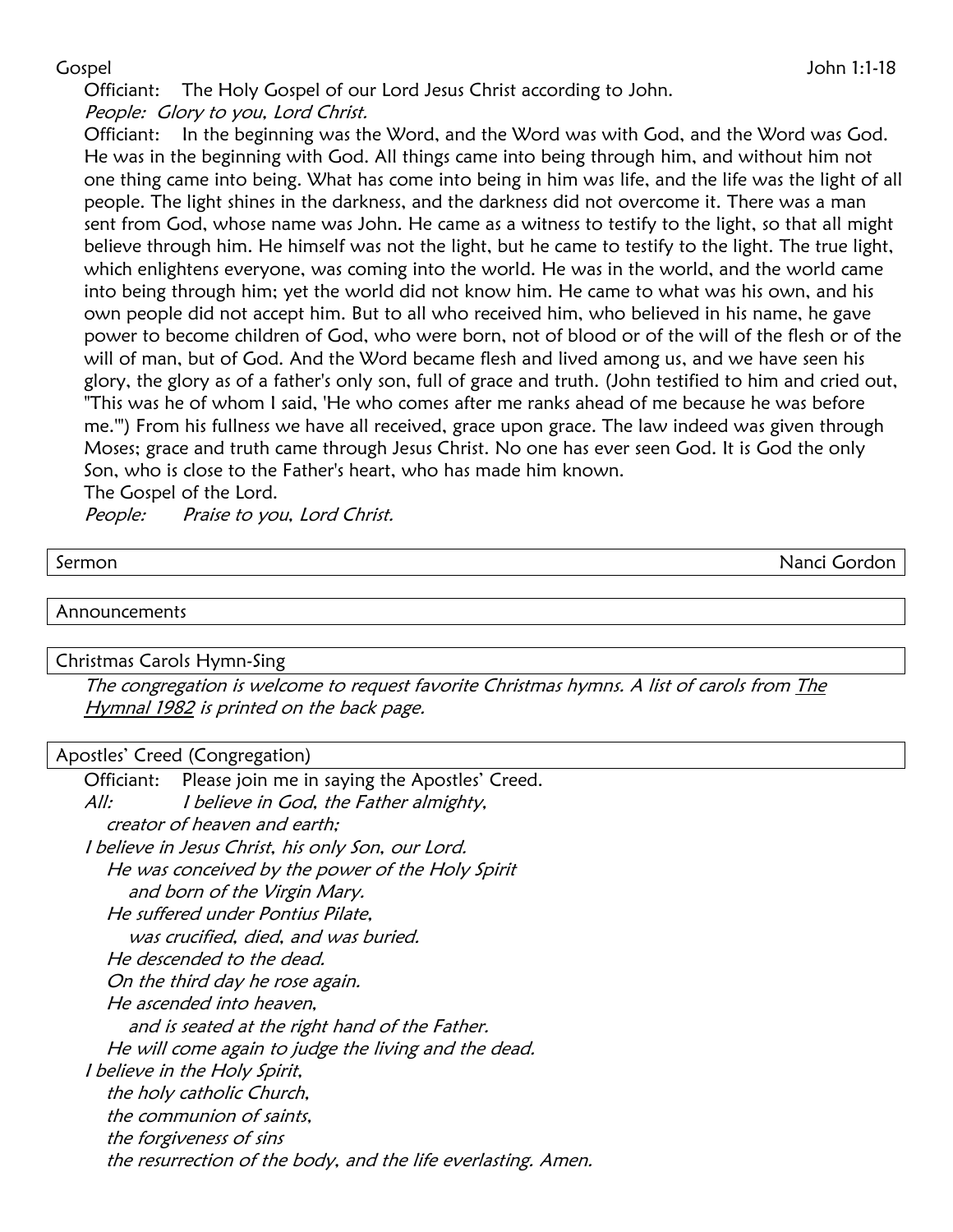## The Prayers

### The Lord's Prayer

Officiant: The Lord be with you. People: And also with you. Officiant: Let us pray. Officiant and people: Our Father, who art in heaven, hallowed be thy Name, thy kingdom come, thy will be done, on earth as it is in heaven. Give us this day our daily bread. And forgive us our trespasses, as we forgive those who trespass against us. And lead us not into temptation, but deliver us from evil. For thine is the kingdom, and the power, and the glory, for ever and ever. Amen.

### Suffrages B (Intercessor and Congregation)

|  | Intercessor: Save your people, Lord, and bless your inheritance; |
|--|------------------------------------------------------------------|
|  | People: Govern and uphold them, now and always.                  |
|  | Intercessor: Day by day we bless you;                            |
|  | People: We praise your name for ever.                            |
|  | Intercessor: Lord, keep us from all sin today;                   |
|  | People: Have mercy upon us, Lord, have mercy.                    |
|  | Intercessor: Lord, show us your love and mercy;                  |
|  | People: For we put our trust in you.                             |
|  | Intercessor: In you, Lord, is our hope;                          |
|  | People: And we shall never hope in vain.                         |
|  |                                                                  |

### The Collects

A Collect for Sundays

Officiant: O God, you make us glad with the weekly remembrance of the glorious resurrection of your Son our Lord: Give us this day such blessing through our worship of you, that the week to come may be spent in your favor; through Jesus Christ our Lord. Amen.

### Intercession Prayers

Reader: Dear God, we seek to follow your will. Guide us as we deepen in spirituality, grow in compassion, and be your courageous hope in the world.

Let us pray for the Church and for the world. We pray for the Church of the Province of Central Africa; the Ministry of Green Mountain Online Abbey, Deacon Mary Taggart. We pray also for Justin, Archbishop of Canterbury, Michael, our Presiding Bishop, Shannon, our Bishop, Sarah, our priest, Nanci Gordon, today's officiant, and for all bishops and other ministers. Grant, Almighty God, that all who confess your Name may be united in your truth, live together in your love, and reveal your glory in the world.

### Silence

Reader: God, in your mercy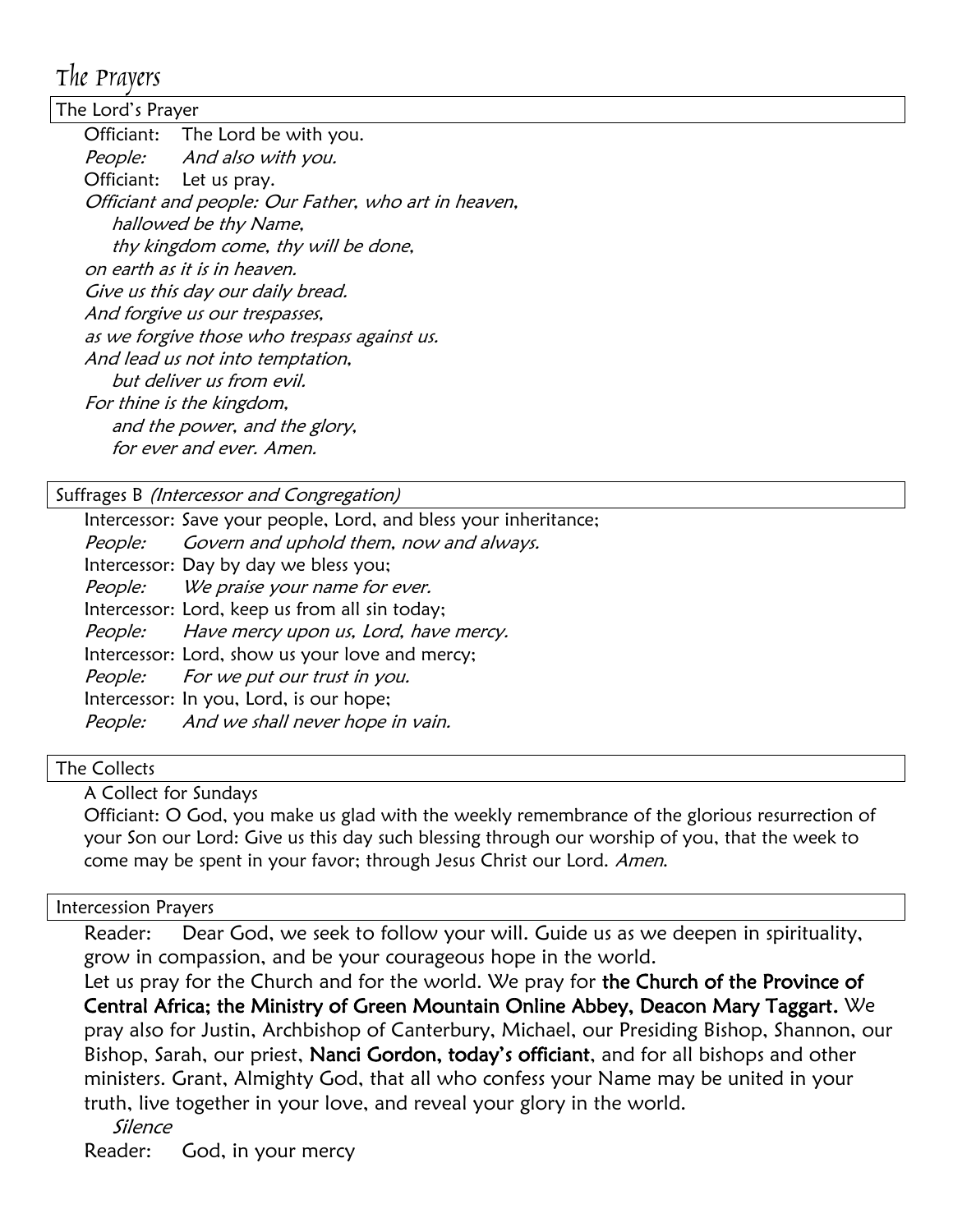People: Hear our prayer.

Reader: Guide the people of this land, and of all the nations, in the ways of justice and peace; that we may honor one another and serve the common good.

Silence

Reader: God, in your mercy

People: Hear our prayer.

Reader: Give us all a reverence for the earth as your own creation, that we may use its resources rightly in the service of others and to your honor and glory.

Silence

Reader: God, in your mercy

People: Hear our prayer.

Reader: We thank you, Lord, for all the blessings of this life. We pray for parishioners celebrating birthdays and anniversaries, especially Preston Billings, Susan Bishop, Susan Champine, Erin Coote, Betsy Morgan, Jamie Peterson, Tin Skoric, Oakley Stenroos, Sue Trepanier. Bless all whose lives are closely linked with ours, and grant that we may serve Christ in them, and love one another as he loves us.

Silence

Reader: God, in your mercy

People: Hear our prayer.

Reader: For the special needs and concerns of this congregation, we pray for: Rodney, John, Meg, Mike, Emily, Susan, Eric, Mona, Harriet, Mary Ann, Joan, Guy, Arlynn, Christian. Comfort and heal all those who suffer in body, mind, or spirit; give them courage

and hope in their troubles and bring them the joy of your salvation.

Silence

Reader: God, in your mercy

People: Hear our prayer.

Reader: We commend to your mercy all who have died, especially those who have been remembered with the Christmas flowers this year, that your will for them may be fulfilled; and we pray that we may share with all your saints in your eternal kingdom.

Silence

Reader: God, in your mercy

People: Hear our prayer.

Officiant: O God, who created all peoples in your image, we thank you for the wonderful diversity of races and cultures in this world. Enrich our lives by ever-widening circles of fellowship, and show us your presence in those who differ most from us, until our knowledge of your love is made perfect in our love for all your children; through Jesus Christ our Lord. Amen.

The Prayer of St. Chrysostom (Officiant and Congregation)

Officiant: Please join in the Prayer of St. Chrysostom.

Officiant and People: Almighty God, you have given us grace at this time with one accord to make our common supplication to you; and you have promised through your well-beloved Son that when two or three are gathered together in his Name you will be in the midst of them: Fulfill now,